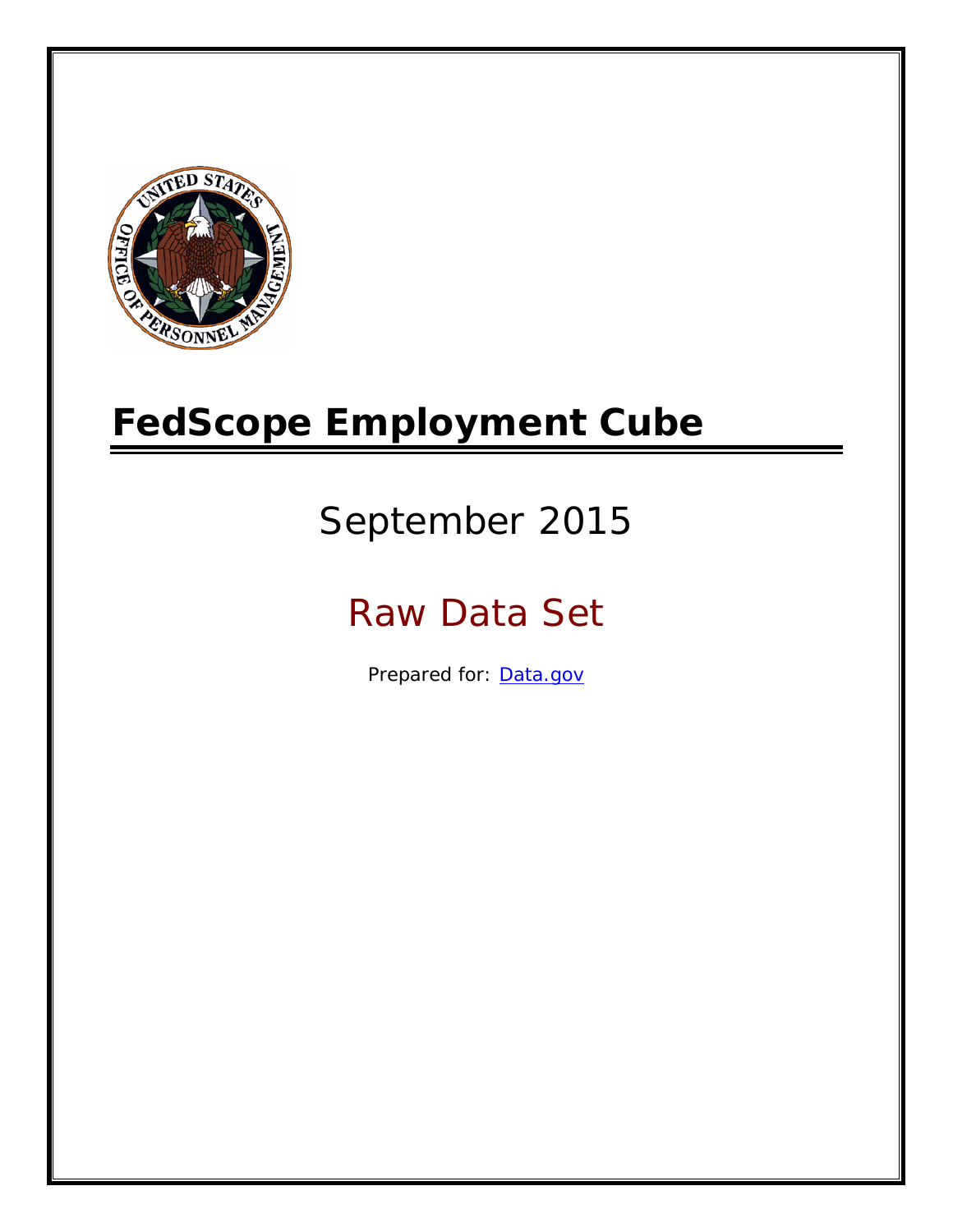

# **Table of Contents**

| $\mathbf{1}$ | <b>OVERVIEW</b>                                | 3              |
|--------------|------------------------------------------------|----------------|
| 1.1          | Purpose                                        | 3              |
| 1.2          | <b>Scope</b>                                   | 3              |
| 2            | <b>RAW DATA SET FILE</b>                       | 3              |
| 2.1          | <b>FACTDATA</b>                                | 3              |
| 3            | <b>DIMENSION TRANSLATIONS FILES</b>            | 5              |
| 3.1          | Agency                                         | 5              |
| 3.2          | Location                                       | 6              |
| 3.3          | Age                                            | 6              |
| 3.4          | <b>Education Level</b>                         | $\overline{7}$ |
| 3.5          | <b>General Schedule &amp; Equivalent Grade</b> | 8              |
| 3.6          | <b>Length of Service</b>                       | 8              |
| 3.7          | Occupation                                     | 9              |
| 3.8          | <b>Occupation Category</b>                     | 9              |
| 3.9          | Pay Plan & Grade                               | 10             |
| 3.10         | <b>Salary Level</b>                            | 10             |
|              | 3.11 STEM Occupations                          | 11             |
|              | 3.12 Supervisory Status                        | 11             |
|              | 3.13 Type of Appointment                       | 12             |
|              | 3.14 Work Schedule                             | 12             |
| 3.15         | <b>Work Status</b>                             | 13             |
|              | 3.16 Date                                      | 13             |
|              | 3.17 Employment                                | 14             |
|              | 3.18 Average Salary                            | 14             |
|              | 3.19 Average Length of Service                 | 14             |
| 4            | <b>DATA DEFINITIONS</b>                        | 15             |
| 4.1          | Agency                                         | 15             |
| 4.2          | Location                                       | 15             |
| 4.3          | Age                                            | 15             |
| 4.4          | <b>Education Level</b>                         | 15             |
| 4.5          | <b>General Schedule &amp; Equivalent Grade</b> | 15             |
| 4.6          | <b>Length of Service</b>                       | 15             |
| 4.7          | Occupation                                     | 15             |
| 4.8          | <b>Occupation Category</b>                     | 15             |
| 4.9          | Pay Plan & Grade                               | 16             |
| 4.10         | <b>Salary Level</b>                            | 16             |
| 4.11         | <b>STEM Occupations</b>                        | 16             |
| 4.12         | <b>Supervisory Status</b>                      | 16             |
| 4.13         | <b>Type of Appointment</b>                     | 16             |
| 4.14         | <b>Work Schedule</b>                           | 16             |

Source: FedScope (https://www.fedscope.opm.gov/) 1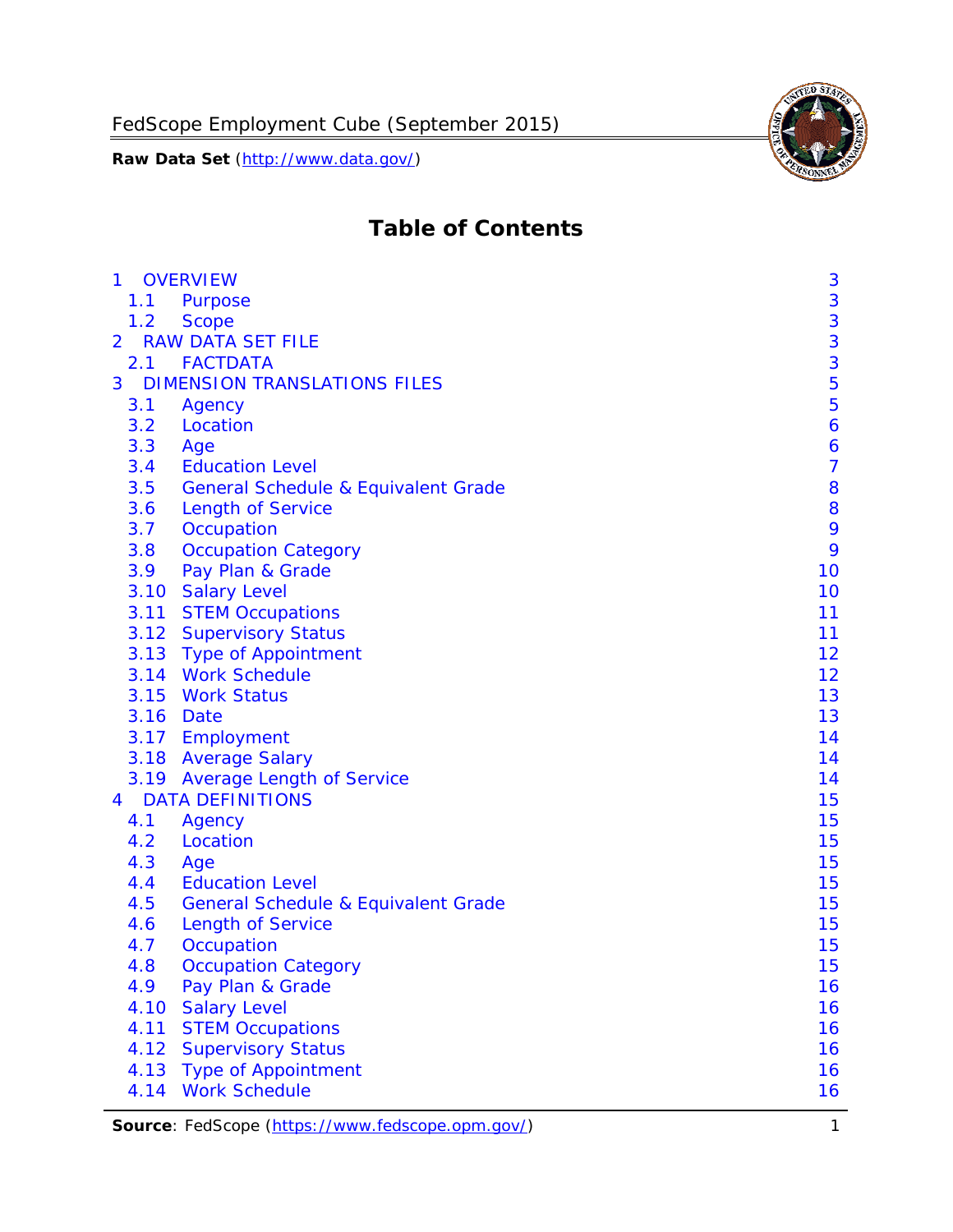FedScope Employment Cube (September 2015)

**Raw Data Set** (http://www.data.gov/)

|               | 4.15 Work Status                                    | 16 |
|---------------|-----------------------------------------------------|----|
|               | 4.16 Date                                           | 16 |
|               | 4.17 Employment                                     | 17 |
|               | 4.18 Average Salary                                 | 17 |
|               | 4.19 Average Length of Service                      | 17 |
|               | 5 APPENDIX                                          | 18 |
| 5.1           | SAS Program to Read Raw Data Sets for Data Analysis | 18 |
| $5.2^{\circ}$ | <b>FedScope General Public Web Site</b>             | 18 |

# **Listing of Tables**

| Table 2.1: FACTDATA.TXT Record Layout   | 4  |
|-----------------------------------------|----|
| Table 3.1: DTagy.txt Record Layout      | 5  |
| Table 3.2: DTloc.txt Record Layout      | 6  |
| Table 3.3: DTagelvl.txt Record Layout   | 6  |
| Table 3.4: DTedlvl.txt Record Layout    | 7  |
| Table 3.5: DTgsegrd.txt Record Layout   | 8  |
| Table 3.6: DTIoslyl.txt Record Layout   | 8  |
| Table 3.7: DTocc.txt Record Layout      | 9  |
| Table 3.8: DTpatco.txt Record Layout    | 9  |
| Table 3.9: DTppgrd.txt Record Layout    | 10 |
| Table 3.10: DTsallvl.txt Record Layout  | 10 |
| Table 3.11: DTstemocc.txt Record Layout | 11 |
| Table 3.12: DTsuper.txt Record Layout   | 11 |
| Table 3.13: DTtoa.txt Record Layout     | 12 |
| Table 3.14: DTwrksch.txt Record Layout  | 12 |
| Table 3.15: DTwkstat.txt Record Layout  | 13 |
| Table 3.16: DTdate.txt Record Layout    | 13 |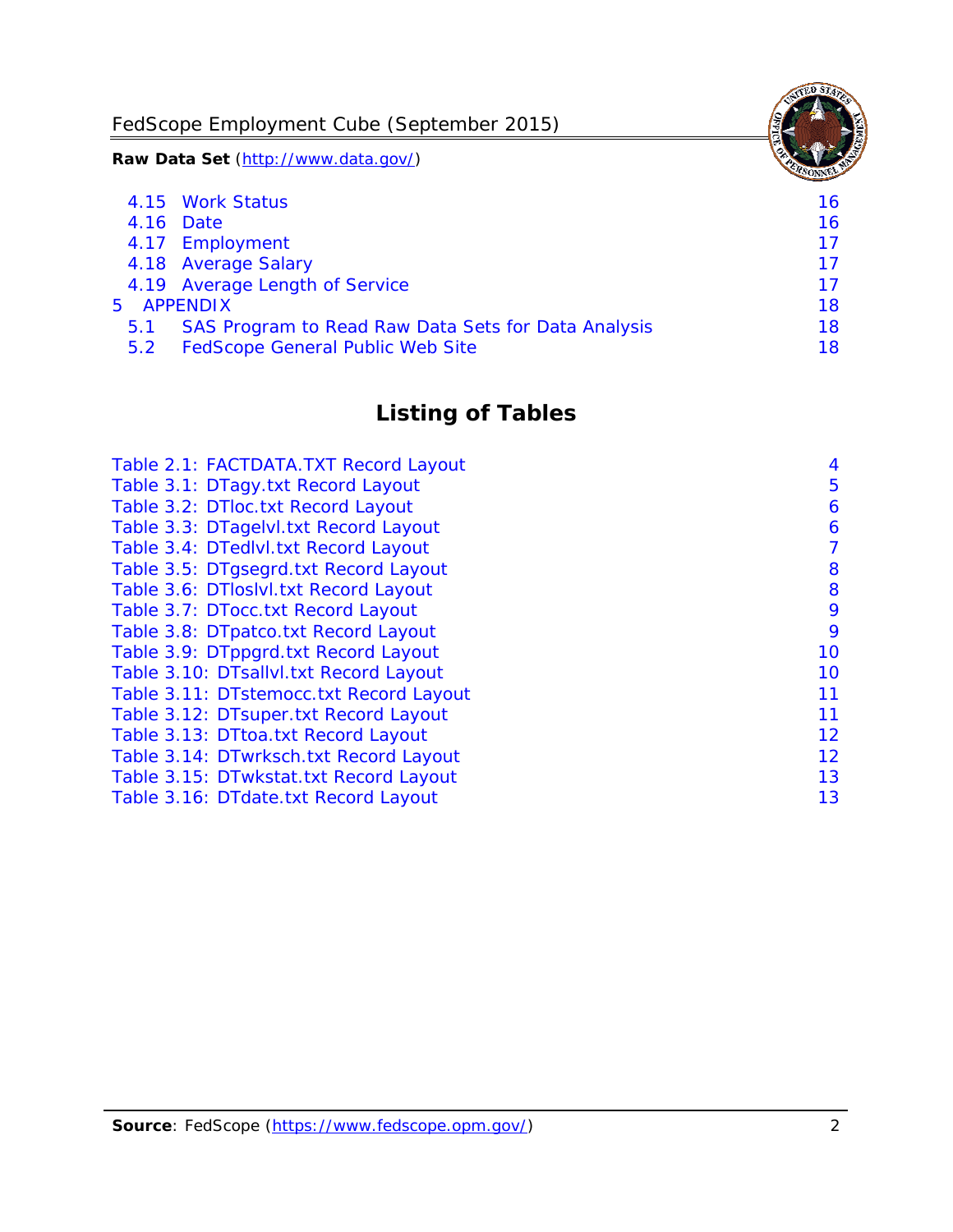# <span id="page-3-0"></span>**1 OVERVIEW**

#### *1.1 Purpose*

<span id="page-3-1"></span>The purpose of this raw data set is to increase public access to high value, machine readable datasets generated by the U.S. Office of Personnel Management. The FedScope Employment Cube data sets are available via [Data.gov](http://www.data.gov/).

## <span id="page-3-2"></span>*1.2 Scope*

The scope of this raw data set includes data elements used in the creation of the FedScope Employment Cube [\(https://www.fedscope.opm.gov/\)](https://www.fedscope.opm.gov/). **NOTE**: Starting in FY 2010, the OPM Statistical Data Mart (SDM) is the source for all FedScope data. The SDM is processed data from the Enterprise Human Resources Integration (EHRI) data warehouse. Data is processed on a quarterly basis (i.e. March, June, September and December).

# <span id="page-3-3"></span>**2 RAW DATA SET FILE**

## <span id="page-3-4"></span>*2.1 FACTDATA*

This "**delimited**" (comma separated value (**CSV**)) raw data set provides employee population data as of September 2015. Each column value is separated by a "**comma**" from the next column's value and each row starts a new record. Each record contains 20 data elements. The record layout for FACTDATA.TXT is depicted in [Table 2.1](#page-4-1) below:

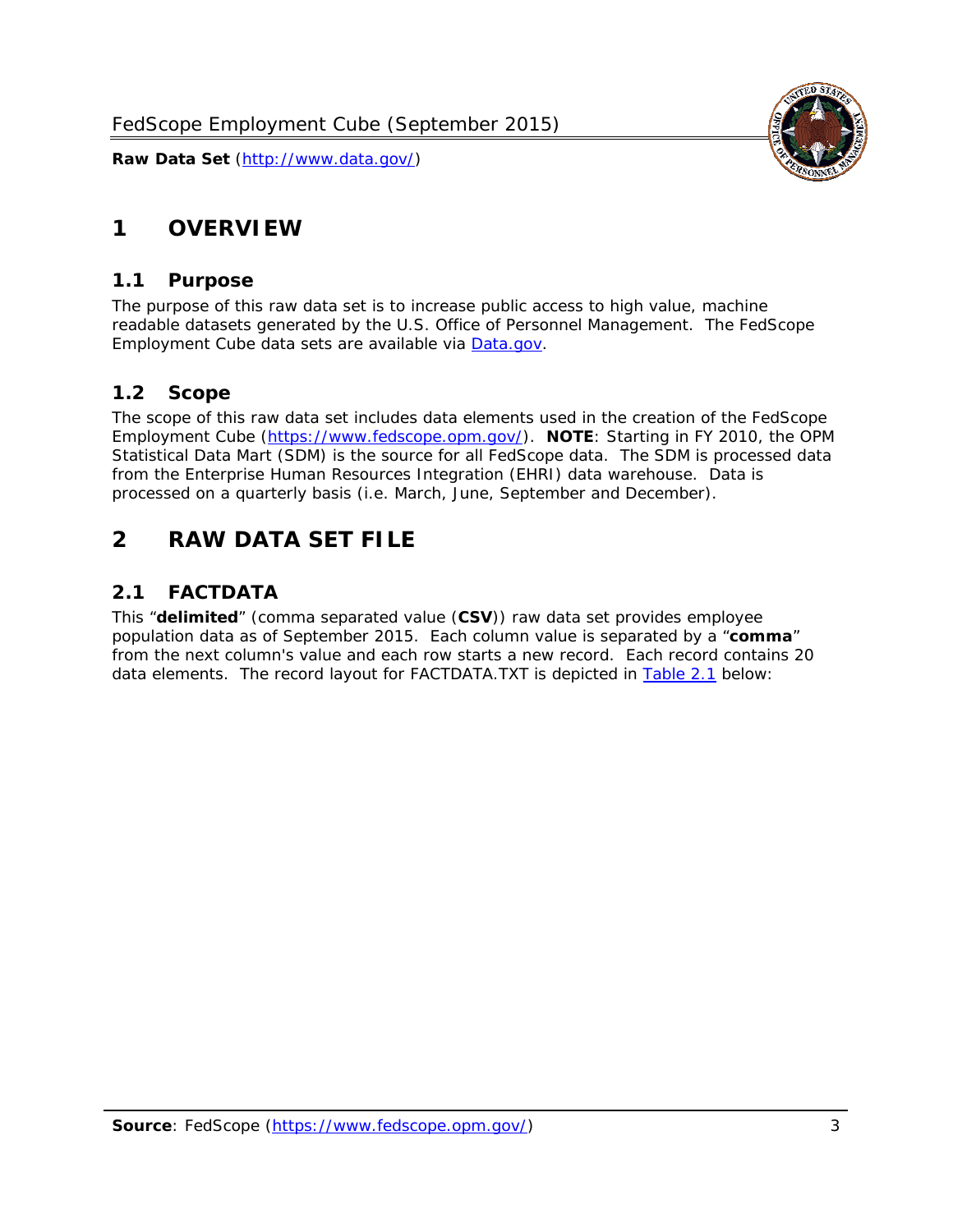<span id="page-4-1"></span><span id="page-4-0"></span>

**NOTE**: If importing this table (data set) into Excel, change the "column data format" for columns 1-17 from "General" to "Text". Columns 18-20 can be imported as "General" data format. In Excel, the "General" data format converts numeric values to numbers. Columns 1-17 are TEXT fields; Columns 18-20 are NUMERIC fields.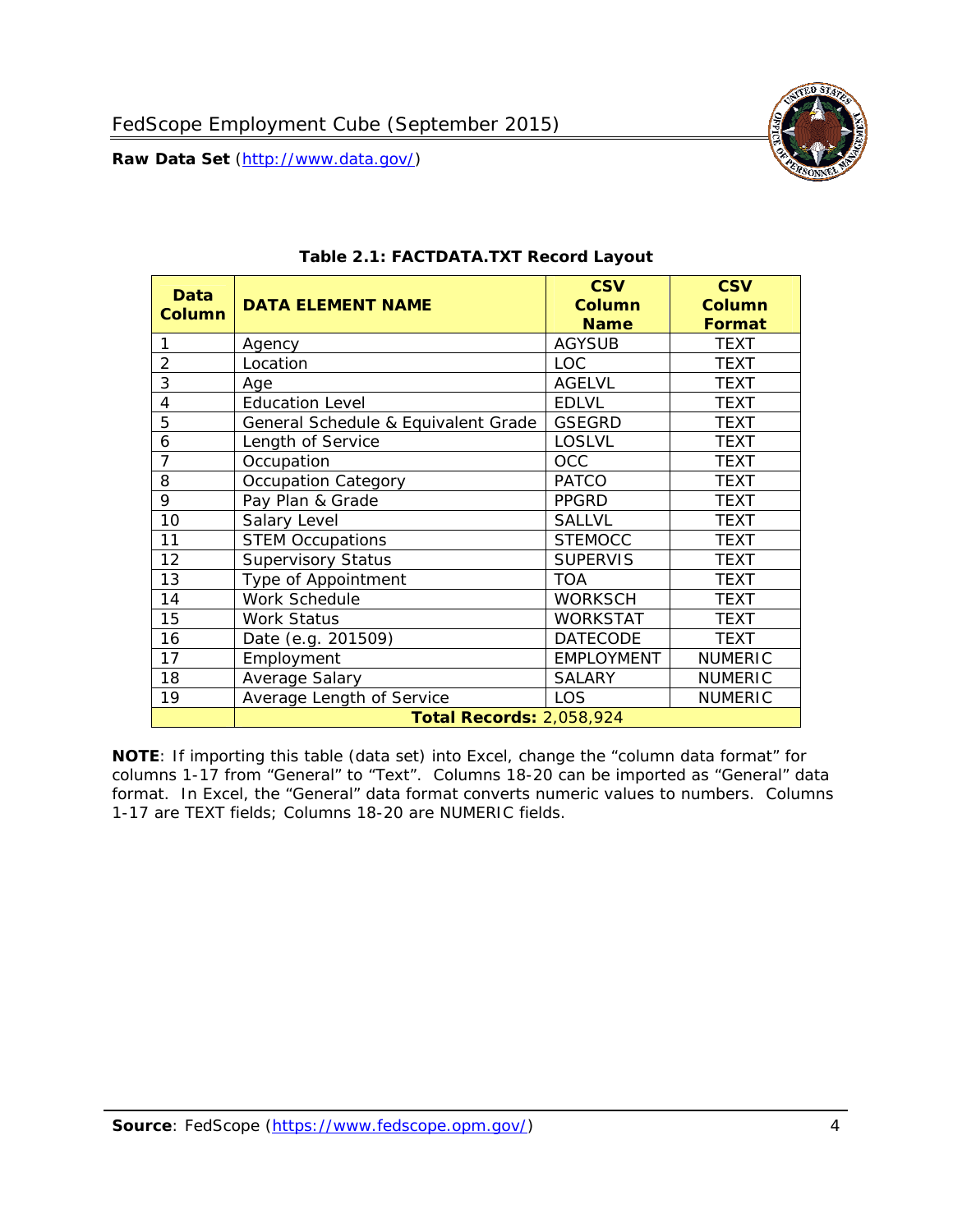

# <span id="page-5-0"></span>**3 DIMENSION TRANSLATIONS FILES**

#### <span id="page-5-1"></span>*3.1 Agency*

<span id="page-5-3"></span><span id="page-5-2"></span>This "**delimited**" (comma separated value (**CSV**)) data file provides translations for the agency data element contained in the employee population data file (FACTDATA.TXT). See [Table 2.1.](#page-4-1) Each column value is separated by a "**comma**" from the next column's value and each row starts a new record. Each record contains 6 data elements. The record layout for DTagy.txt is depicted in **Table 3.1** below:

| Data<br>Column            | <b>DATA ELEMENT NAME</b>       | <b>CSV</b><br><b>Column</b><br><b>Name</b> | <b>CSV</b><br>Column<br><b>Format</b> |
|---------------------------|--------------------------------|--------------------------------------------|---------------------------------------|
|                           | Agency Type                    | <b>AGYTYP</b>                              | <b>TEXT</b>                           |
|                           | <b>Agency Type Translation</b> | <b>AGYTYPT</b>                             | <b>TEXT</b>                           |
|                           | Agency                         | AGY                                        | <b>TEXT</b>                           |
|                           | <b>Agency Translation</b>      | <b>AGYT</b>                                | <b>TEXT</b>                           |
| 5                         | Agency Sub element             | <b>AGYSUB</b>                              | <b>TEXT</b>                           |
|                           | Agency Sub element Translation | <b>AGYSUBT</b>                             | <b>TEXT</b>                           |
| <b>Total Records: 525</b> |                                |                                            |                                       |

#### **Table 3.1: DTagy.txt Record Layout**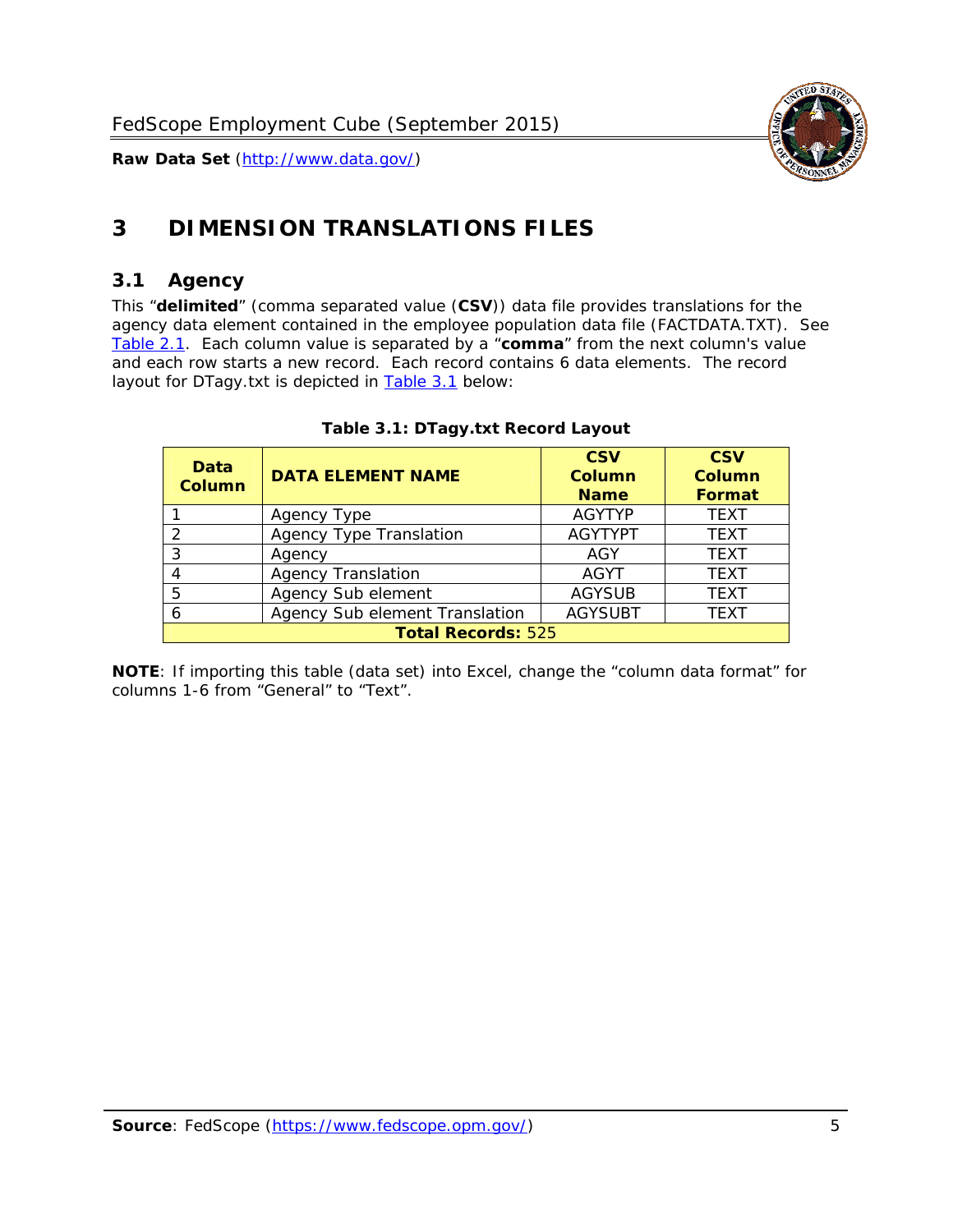

#### <span id="page-6-0"></span>*3.2 Location*

<span id="page-6-4"></span><span id="page-6-2"></span>This "**delimited**" (comma separated value (**CSV**)) data file provides translations for the location data element contained in the employee population data file (FACTDATA.TXT). See [Table 2.1.](#page-4-1) Each column value is separated by a "**comma**" from the next column's value and each row starts a new record. Each record contains 4 data elements. The record layout for DTloc.txt is depicted in [Table 3.2](#page-6-4) below:

| Data<br><b>Column</b>     | <b>DATA ELEMENT NAME</b>         | <b>CSV</b><br>Column<br><b>Name</b> | <b>CSV</b><br><b>Column</b><br><b>Format</b> |
|---------------------------|----------------------------------|-------------------------------------|----------------------------------------------|
|                           | Location Type                    | <b>LOCTYP</b>                       | <b>TEXT</b>                                  |
|                           | Location Type Translation        | <b>LOCTYPT</b>                      | <b>TEXT</b>                                  |
| ົ                         | State/Country                    | <b>LOC</b>                          | <b>TFXT</b>                                  |
|                           | <b>State/Country Translation</b> | LOCT                                | <b>TFXT</b>                                  |
| <b>Total Records: 225</b> |                                  |                                     |                                              |

#### **Table 3.2: DTloc.txt Record Layout**

**NOTE**: If importing this table (data set) into Excel, change the "column data format" for columns 1-4 from "General" to "Text".

#### <span id="page-6-1"></span>*3.3 Age*

<span id="page-6-5"></span><span id="page-6-3"></span>This "**delimited**" (comma separated value (**CSV**)) data file provides translations for the age data element contained in the employee population data file (FACTDATA.TXT). See [Table](#page-4-1) [2.1](#page-4-1). Each column value is separated by a "**comma**" from the next column's value and each row starts a new record. Each record contains 2 data elements. The record layout for DTagelvl.txt is depicted in **[Table 3.3](#page-6-5)** below:

| Data<br><b>Column</b>    | <b>DATA ELEMENT NAME</b> | <b>CSV</b><br>Column<br><b>Name</b> | <b>CSV</b><br>Column<br>Format |
|--------------------------|--------------------------|-------------------------------------|--------------------------------|
|                          | Aae                      | AGFI VI                             | TFXT                           |
|                          | Age Translation          | AGFI VI T                           | TFXT                           |
| <b>Total Records: 12</b> |                          |                                     |                                |

#### **Table 3.3: DTagelvl.txt Record Layout**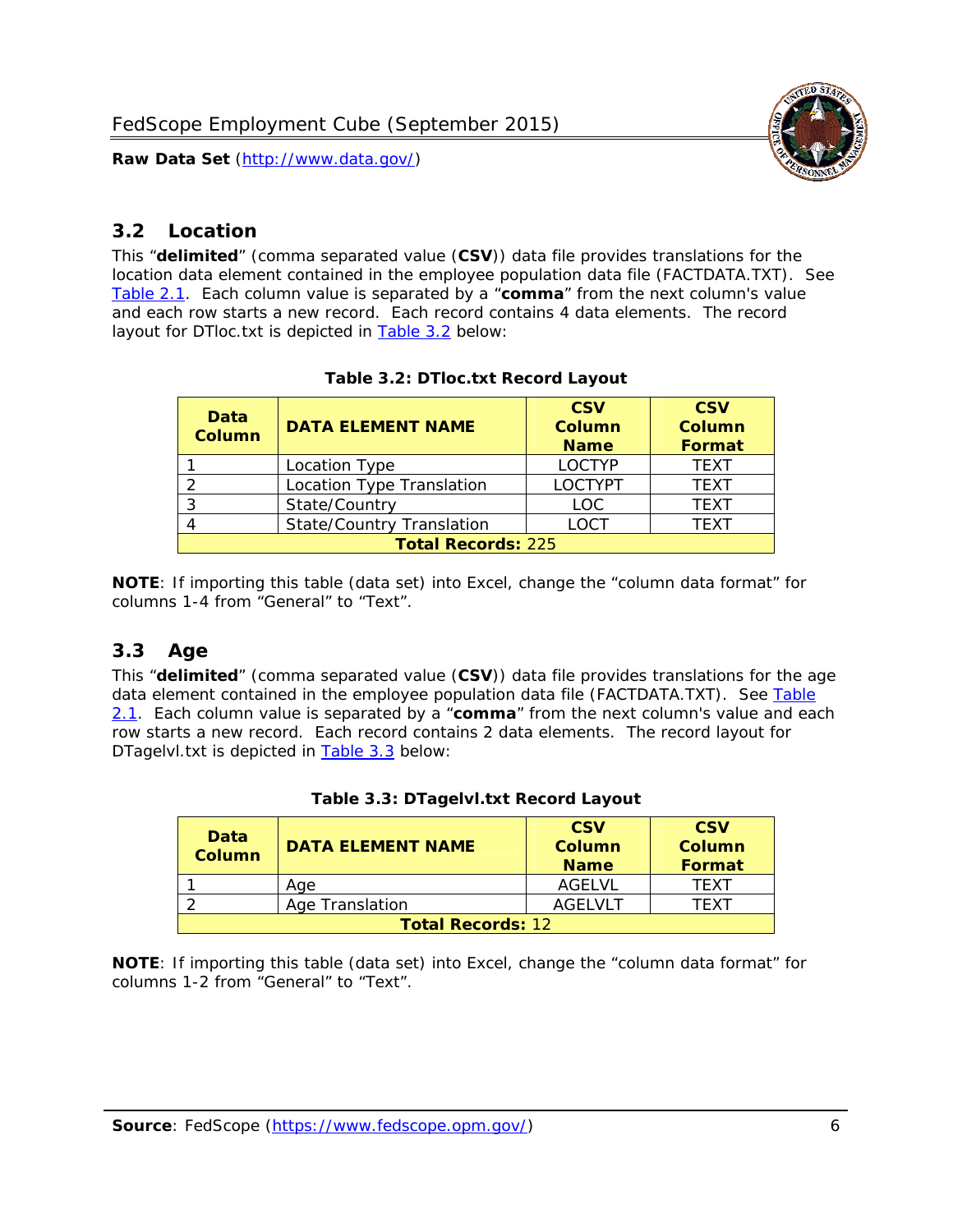

#### <span id="page-7-0"></span>*3.4 Education Level*

<span id="page-7-2"></span><span id="page-7-1"></span>This "**delimited**" (comma separated value (**CSV**)) data file provides translations for the education level data element contained in the employee population data file (FACTDATA.TXT). See [Table 2.1](#page-4-1). Each column value is separated by a "**comma**" from the next column's value and each row starts a new record. Each record contains 4 data elements. The record layout for DTedlvl.txt is depicted in [Table 3.4](#page-7-2) below:

| Data<br><b>Column</b>    | <b>DATA ELEMENT NAME</b>           | <b>CSV</b><br><b>Column</b><br><b>Name</b> | <b>CSV</b><br><b>Column</b><br><b>Format</b> |
|--------------------------|------------------------------------|--------------------------------------------|----------------------------------------------|
|                          | <b>Education Level Type</b>        | <b>EDLVLTYP</b>                            | <b>TEXT</b>                                  |
|                          | Education Level Type Translation   | <b>EDLVLTYPT</b>                           | <b>TEXT</b>                                  |
|                          | <b>Education Level</b>             | <b>EDLVL</b>                               | <b>TEXT</b>                                  |
|                          | <b>Education Level Translation</b> | <b>EDLVLT</b>                              | <b>TEXT</b>                                  |
| <b>Total Records: 24</b> |                                    |                                            |                                              |

#### **Table 3.4: DTedlvl.txt Record Layout**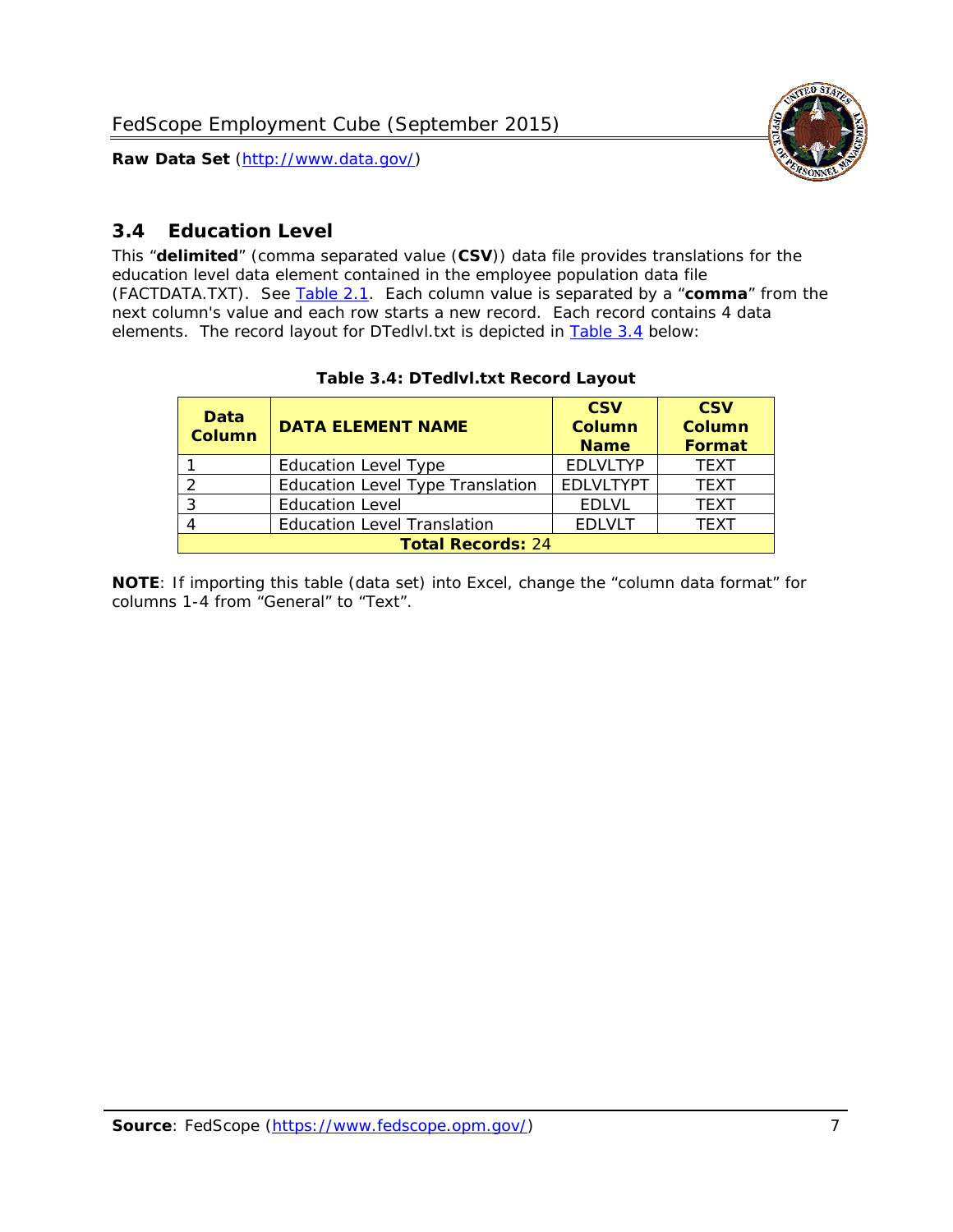

#### <span id="page-8-0"></span>*3.5 General Schedule & Equivalent Grade*

This "**delimited**" (comma separated value (**CSV**)) data file provides translations for the general schedule & equivalent grade data element contained in the employee population data file (FACTDATA.TXT). See [Table 2.1](#page-4-1). Each column value is separated by a "**comma**" from the next column's value and each row starts a new record. Each record contains 1 data element. The record layout for DTgsegrd.txt is depicted in [Table 3.5](#page-8-4) below:

#### **Table 3.5: DTgsegrd.txt Record Layout**

<span id="page-8-4"></span><span id="page-8-2"></span>

| Data<br>Column           | <b>DATA ELEMENT NAME</b>            | <b>CSV</b><br>Column<br><b>Name</b> | <b>CSV</b><br>Column<br><b>Format</b> |
|--------------------------|-------------------------------------|-------------------------------------|---------------------------------------|
|                          | General Schedule & Equivalent Grade | GSEGRD                              | TFXT                                  |
| <b>Total Records: 17</b> |                                     |                                     |                                       |

**NOTE**: If importing this table (data set) into Excel, change the "column data format" for column 1-from "General" to "Text".

#### <span id="page-8-1"></span>*3.6 Length of Service*

<span id="page-8-5"></span>This "**delimited**" (comma separated value (**CSV**)) data file provides translations for the length of service data element contained in the employee population data file (FACTDATA.TXT). See [Table 2.1](#page-4-1). Each column value is separated by a "**comma**" from the next column's value and each row starts a new record. Each record contains 2 data elements. The record layout for DTloslvl.txt is depicted in [Table 3.6](#page-8-5) below:

<span id="page-8-3"></span>

| <b>Data</b><br>Column    | <b>DATA FI FMFNT NAMF</b>     | <b>CSV</b><br>Column<br><b>Name</b> | <b>CSV</b><br>Column<br>Format |
|--------------------------|-------------------------------|-------------------------------------|--------------------------------|
|                          | Length of Service             | LOSLVL                              | TFXT                           |
|                          | Length of Service Translation | LOSI VLT                            | TFXT                           |
| <b>Total Records: 11</b> |                               |                                     |                                |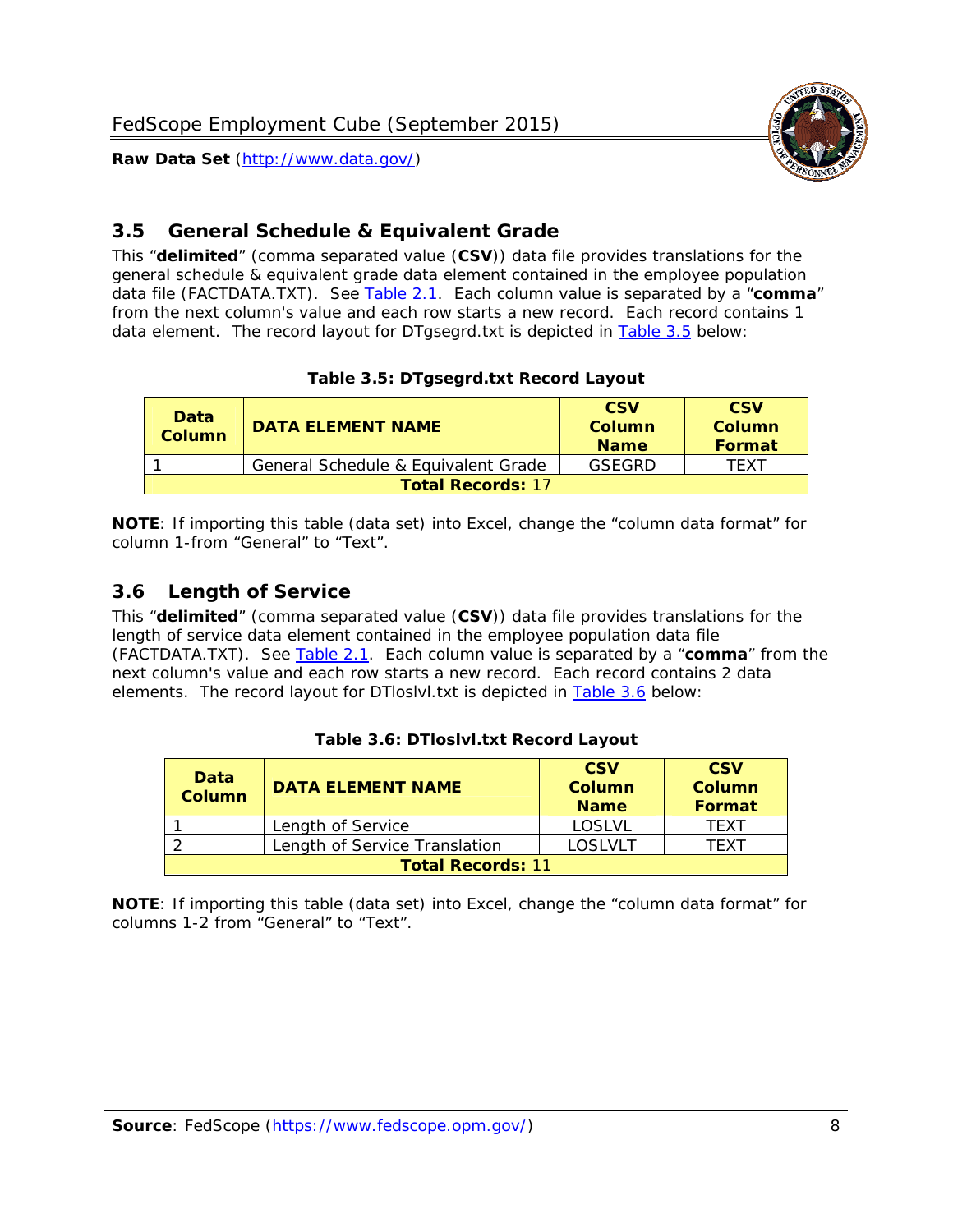

#### <span id="page-9-0"></span>*3.7 Occupation*

<span id="page-9-4"></span>This "**delimited**" (comma separated value (**CSV**)) data file provides translations for the occupation data element contained in the employee population data file (FACTDATA.TXT). See [Table 2.1](#page-4-1). Each column value is separated by a "**comma**" from the next column's value and each row starts a new record. Each record contains 6 data elements. The record layout for DTocc.txt is depicted in [Table 3.7](#page-9-4) below:

<span id="page-9-2"></span>

| Data<br><b>Column</b>     | <b>DATA ELEMENT NAME</b>             | <b>CSV</b><br>Column<br><b>Name</b> | <b>CSV</b><br>Column<br><b>Format</b> |
|---------------------------|--------------------------------------|-------------------------------------|---------------------------------------|
|                           | Occupation Type                      | <b>OCCTYP</b>                       | <b>TEXT</b>                           |
|                           | Occupation Type Translation          | <b>OCCTYPT</b>                      | <b>TEXT</b>                           |
| 2                         | <b>Occupation Family</b>             | <b>OCCFAM</b>                       | <b>TEXT</b>                           |
|                           | <b>Occupation Family Translation</b> | <b>OCCFAMT</b>                      | <b>TEXT</b>                           |
| 5                         | Occupation                           | <b>OCC</b>                          | <b>TEXT</b>                           |
|                           | <b>Occupation Translation</b>        | <b>OCCT</b>                         | <b>TEXT</b>                           |
| <b>Total Records: 683</b> |                                      |                                     |                                       |

#### **Table 3.7: DTocc.txt Record Layout**

**NOTE**: If importing this table (data set) into Excel, change the "column data format" for columns 1-6 from "General" to "Text".

#### <span id="page-9-1"></span>*3.8 Occupation Category*

<span id="page-9-5"></span>This "**delimited**" (comma separated value (**CSV**)) data file provides translations for the occupation category data element contained in the employee population data file (FACTDATA.TXT). See [Table 2.1](#page-4-1). Each column value is separated by a "**comma**" from the next column's value and each row starts a new record. Each record contains 2 data elements. The record layout for DTpatco.txt is depicted in [Table 3.8](#page-9-5) below:

<span id="page-9-3"></span>

| Data<br><b>Column</b>   | <b>DATA ELEMENT NAME</b>        | <b>CSV</b><br>Column<br><b>Name</b> | <b>CSV</b><br>Column<br>Format |
|-------------------------|---------------------------------|-------------------------------------|--------------------------------|
|                         | <b>Occupation Category</b>      | <b>PATCO</b>                        | <b>TFXT</b>                    |
|                         | Occupation Category Translation | <b>PATCOT</b>                       | TFXT                           |
| <b>Total Records: 7</b> |                                 |                                     |                                |

| Table 3.8: DTpatco.txt Record Layout |  |
|--------------------------------------|--|
|--------------------------------------|--|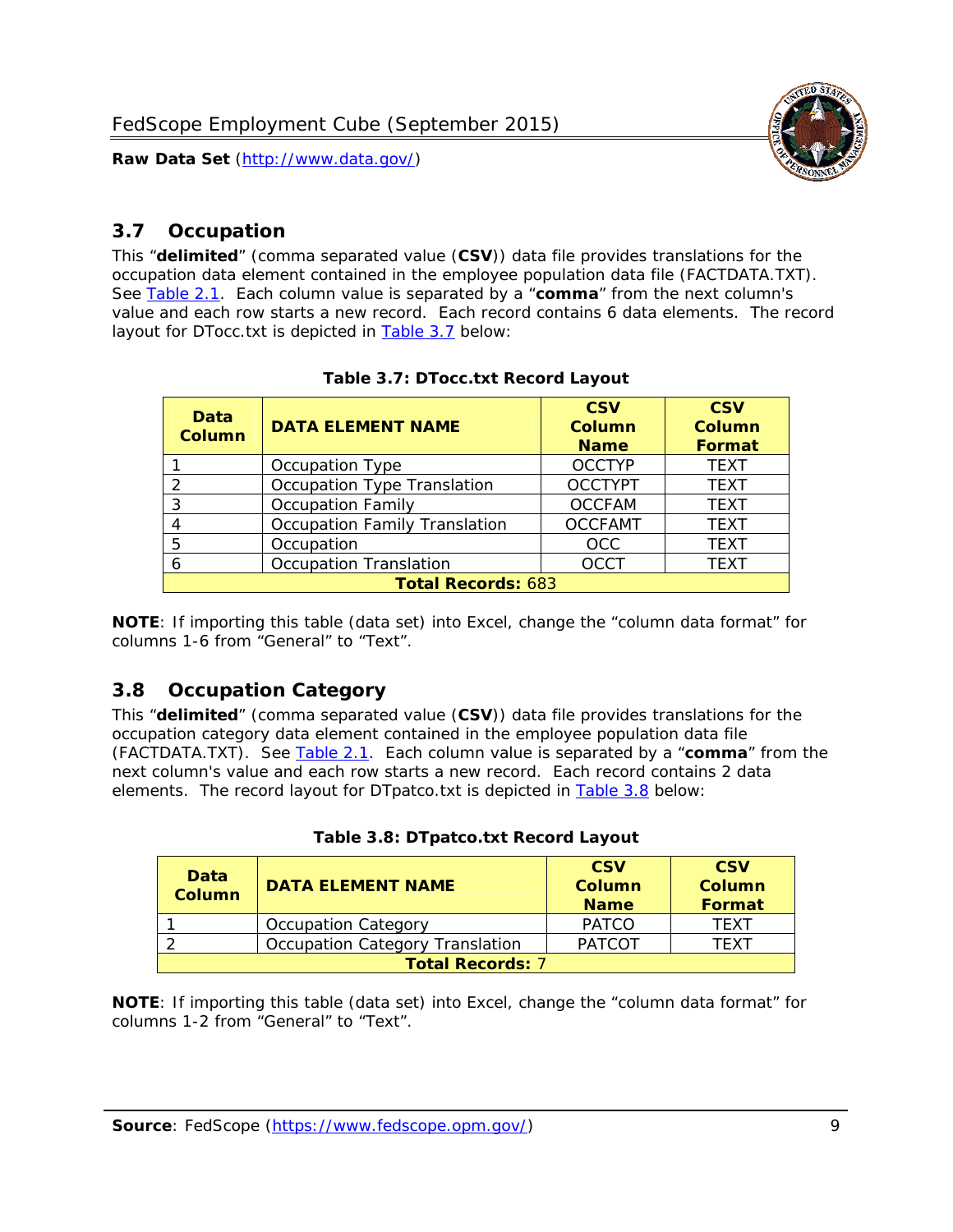

#### <span id="page-10-0"></span>*3.9 Pay Plan & Grade*

<span id="page-10-4"></span>This "**delimited**" (comma separated value (**CSV**)) data file provides translations for the pay plan & grade data element contained in the employee population data file (FACTDATA.TXT). See [Table 2.1](#page-4-1). Each column value is separated by a "**comma**" from the next column's value and each row starts a new record. Each record contains 7 data elements. The record layout for DTppgrd.txt is depicted in **Table 3.9** below:

<span id="page-10-2"></span>

| Data<br>Column | <b>DATA ELEMENT NAME</b>    | <b>CSV</b><br>Column<br><b>Name</b> | <b>CSV</b><br>Column<br><b>Format</b> |  |  |
|----------------|-----------------------------|-------------------------------------|---------------------------------------|--|--|
|                | Pay Plan Type               | <b>PPTYP</b>                        | <b>TEXT</b>                           |  |  |
| $\mathcal{P}$  | Pay Plan Type Translation   | <b>PPTYPT</b>                       | <b>TEXT</b>                           |  |  |
| 3              | Pay Plan Group              | <b>PPGROUP</b>                      | <b>TEXT</b>                           |  |  |
|                | Pay Plan Group Translation  | <b>PPGROUPT</b>                     | <b>TEXT</b>                           |  |  |
| 5              | Pay Plan                    | <b>PAYPLAN</b>                      | <b>TEXT</b>                           |  |  |
| 6              | Pay Plan Translation        | PAYPLANT                            | <b>TEXT</b>                           |  |  |
|                | Pay Plan & Grade            | <b>PPGRD</b>                        | <b>TEXT</b>                           |  |  |
|                | <b>Total Records: 1,034</b> |                                     |                                       |  |  |

#### **Table 3.9: DTppgrd.txt Record Layout**

**NOTE**: If importing this table (data set) into Excel, change the "column data format" for columns 1-7 from "General" to "Text".

## <span id="page-10-1"></span>*3.10 Salary Level*

<span id="page-10-5"></span><span id="page-10-3"></span>This "**delimited**" (comma separated value (**CSV**)) data file provides translations for the salary level data element contained in the employee population data file (FACTDATA.TXT). See [Table 2.1](#page-4-1). Each column value is separated by a "**comma**" from the next column's value and each row starts a new record. Each record contains 2 data elements. The record layout for DTsallvl.txt is depicted in [Table 3.10](#page-10-5) below:

| <b>Data</b><br><b>Column</b> | <b>DATA ELEMENT NAME</b>        | <b>CSV</b><br>Column<br><b>Name</b> | <b>CSV</b><br>Column<br><b>Format</b> |
|------------------------------|---------------------------------|-------------------------------------|---------------------------------------|
|                              | Salary Level                    | <b>SALLVL</b>                       | TFXT                                  |
|                              | <b>Salary Level Translation</b> | SAI I VI T                          | TEXT                                  |
| <b>Total Records: 19</b>     |                                 |                                     |                                       |

| Table 3.10: DTsallvl.txt Record Layout |  |
|----------------------------------------|--|
|----------------------------------------|--|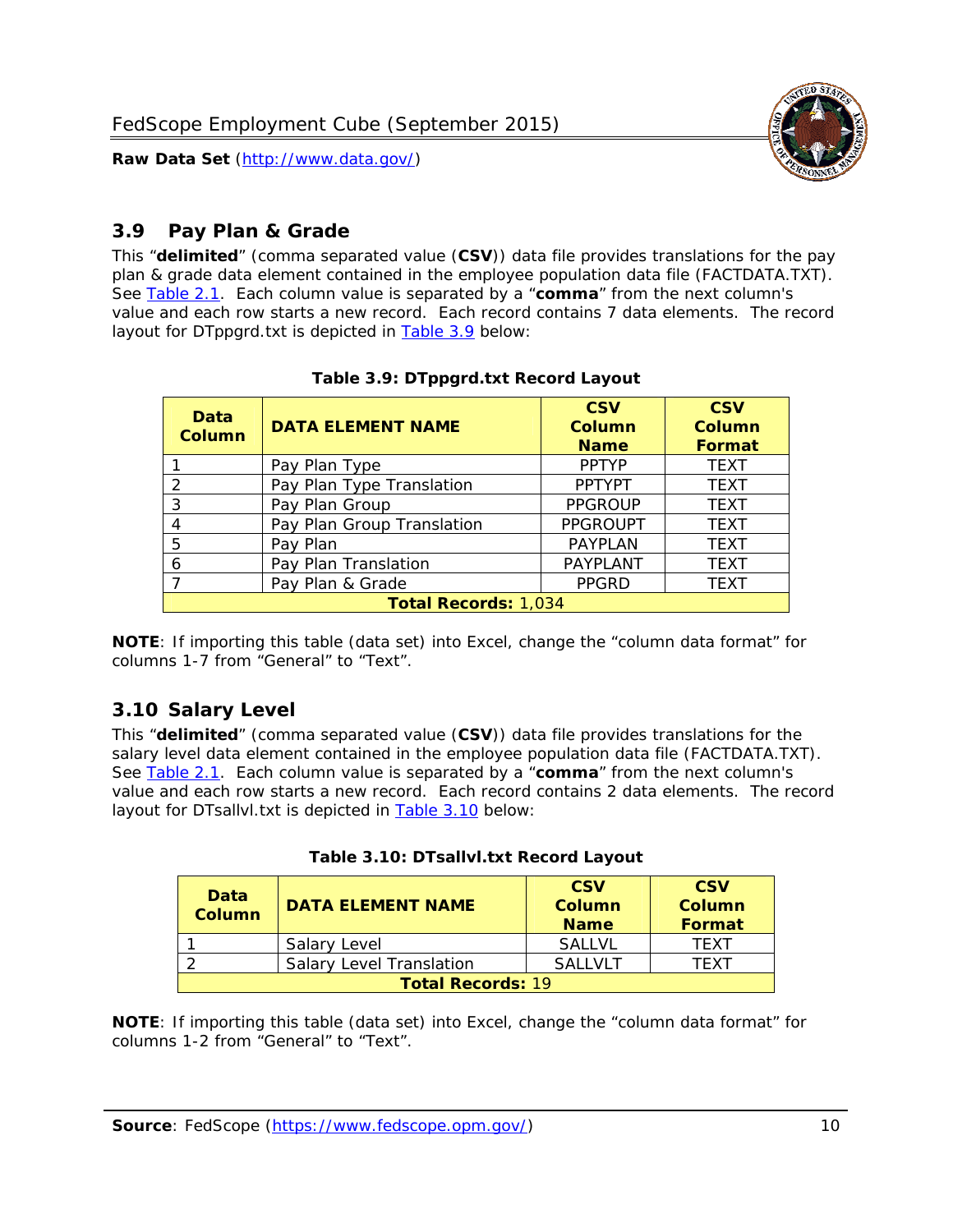

#### <span id="page-11-0"></span>*3.11 STEM Occupations*

<span id="page-11-4"></span>This "**delimited**" (comma separated value (**CSV**)) data file provides translations for the STEM occupations data element contained in the employee population data file (FACTDATA.TXT). See [Table 2.1](#page-4-1). Each column value is separated by a "**comma**" from the next column's value and each row starts a new record. Each record contains 6 data elements. The record layout for DTstemocc.txt is depicted in [Table 3.11](#page-11-4) below:

<span id="page-11-2"></span>

| <b>Data</b><br><b>Column</b> | <b>DATA ELEMENT NAME</b>                     | <b>CSV</b><br>Column<br><b>Name</b> | <b>CSV</b><br><b>Column</b><br><b>Format</b> |  |  |
|------------------------------|----------------------------------------------|-------------------------------------|----------------------------------------------|--|--|
|                              | <b>STEM Occupation Aggregate</b>             | <b>STEMAGG</b>                      | <b>TEXT</b>                                  |  |  |
|                              | <b>STEM Occupation Aggregate Translation</b> | <b>STEMAGGT</b>                     | <b>TEXT</b>                                  |  |  |
| 3                            | <b>STEM Occupation Type</b>                  | <b>STEMTYP</b>                      | <b>TEXT</b>                                  |  |  |
|                              | <b>STEM Occupation Type Translation</b>      | <b>STEMTYPT</b>                     | <b>TEXT</b>                                  |  |  |
| 5                            | <b>STEM Occupation</b>                       | <b>STEMOCC</b>                      | <b>TEXT</b>                                  |  |  |
|                              | <b>STEM Occupation Translation</b>           | <b>STEMOCCT</b>                     | <b>TEXT</b>                                  |  |  |
|                              | <b>Total Records: 69</b>                     |                                     |                                              |  |  |

#### **Table 3.11: DTstemocc.txt Record Layout**

**NOTE**: If importing this table (data set) into Excel, change the "column data format" for columns 1-6 from "General" to "Text".

## <span id="page-11-1"></span>*3.12 Supervisory Status*

This "**delimited**" (comma separated value (**CSV**)) data file provides translations for the supervisory status data element contained in the employee population data file (FACTDATA.TXT). See [Table 2.1](#page-4-1). Each column value is separated by a "**comma**" from the next column's value and each row starts a new record. Each record contains 4 data elements. The record layout for DTsuper.txt is depicted in [Table 3.12](#page-11-5) below:

<span id="page-11-5"></span><span id="page-11-3"></span>

| Data<br><b>Column</b>   | <b>DATA ELEMENT NAME</b>              | <b>CSV</b><br>Column<br><b>Name</b> | <b>CSV</b><br><b>Column</b><br>Format |  |
|-------------------------|---------------------------------------|-------------------------------------|---------------------------------------|--|
|                         | <b>Supervisory Status Type</b>        | <b>SUPFRTYP</b>                     | <b>TEXT</b>                           |  |
|                         | Supervisory Status Type Translation   | <b>SUPERTYPT</b>                    | <b>TEXT</b>                           |  |
|                         | <b>Supervisory Status</b>             | <b>SUPERVIS</b>                     | <b>TEXT</b>                           |  |
|                         | <b>Supervisory Status Translation</b> | <b>SUPERVIST</b>                    | <b>TEXT</b>                           |  |
| <b>Total Records: 7</b> |                                       |                                     |                                       |  |

|  | Table 3.12: DTsuper.txt Record Layout |  |
|--|---------------------------------------|--|
|--|---------------------------------------|--|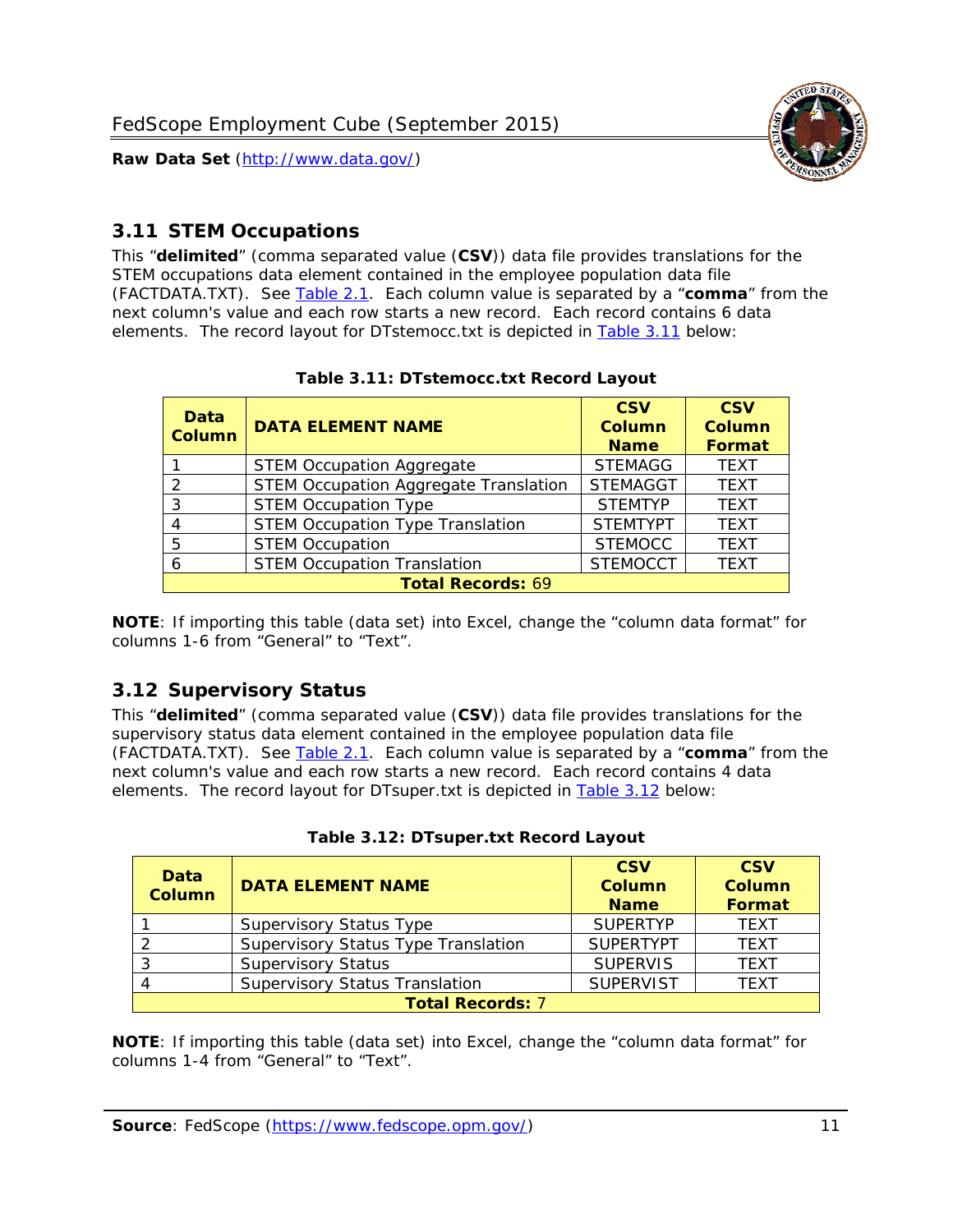

#### <span id="page-12-0"></span>*3.13 Type of Appointment*

This "**delimited**" (comma separated value (**CSV**)) data file provides translations for the type of appointment data element contained in the employee population data file (FACTDATA.TXT). See [Table 2.1](#page-4-1). Each column value is separated by a "**comma**" from the next column's value and each row starts a new record. Each record contains 4 data elements. The record layout for DTtoa.txt is depicted in [Table 3.13](#page-12-4) below:

<span id="page-12-4"></span><span id="page-12-2"></span>

| Data<br><b>Column</b>    | <b>DATA ELEMENT NAME</b>             | <b>CSV</b><br><b>Column</b><br><b>Name</b> | <b>CSV</b><br><b>Column</b><br><b>Format</b> |  |
|--------------------------|--------------------------------------|--------------------------------------------|----------------------------------------------|--|
|                          | Type of Appointment Type             | <b>TOATYP</b>                              | <b>TFXT</b>                                  |  |
|                          | Type of Appointment Type Translation | <b>TOATYPT</b>                             | <b>TEXT</b>                                  |  |
|                          | Type of Appointment                  | <b>TOA</b>                                 | <b>TEXT</b>                                  |  |
|                          | Type of Appointment Translation      | <b>TOAT</b>                                | <b>TFXT</b>                                  |  |
| <b>Total Records: 21</b> |                                      |                                            |                                              |  |

#### **Table 3.13: DTtoa.txt Record Layout**

**NOTE**: If importing this table (data set) into Excel, change the "column data format" for columns 1-4 from "General" to "Text".

#### <span id="page-12-1"></span>*3.14 Work Schedule*

<span id="page-12-5"></span>This "**delimited**" (comma separated value (**CSV**)) data file provides translations for the work schedule data element contained in the employee population data file (FACTDATA.TXT). See [Table 2.1](#page-4-1). Each column value is separated by a "**comma**" from the next column's value and each row starts a new record. Each record contains 4 data elements. The record layout for DTwrksch.txt is depicted in [Table 3.14](#page-12-5) below:

<span id="page-12-3"></span>

| Data<br>Column           | <b>DATA ELEMENT NAME</b>       | <b>CSV</b><br><b>Column</b><br><b>Name</b> | <b>CSV</b><br>Column<br>Format |
|--------------------------|--------------------------------|--------------------------------------------|--------------------------------|
|                          | Work Schedule Type             | <b>WSTYP</b>                               | <b>TEXT</b>                    |
| 2                        | Work Schedule Type Translation | <b>WSTYPT</b>                              | <b>TFXT</b>                    |
| 3                        | Work Schedule                  | <b>WORKSCH</b>                             | <b>TFXT</b>                    |
|                          | Work Schedule Translation      | <b>WORKSCHT</b>                            | <b>TFXT</b>                    |
| <b>Total Records: 12</b> |                                |                                            |                                |

|  | Table 3.14: DTwrksch.txt Record Layout |  |  |
|--|----------------------------------------|--|--|
|  |                                        |  |  |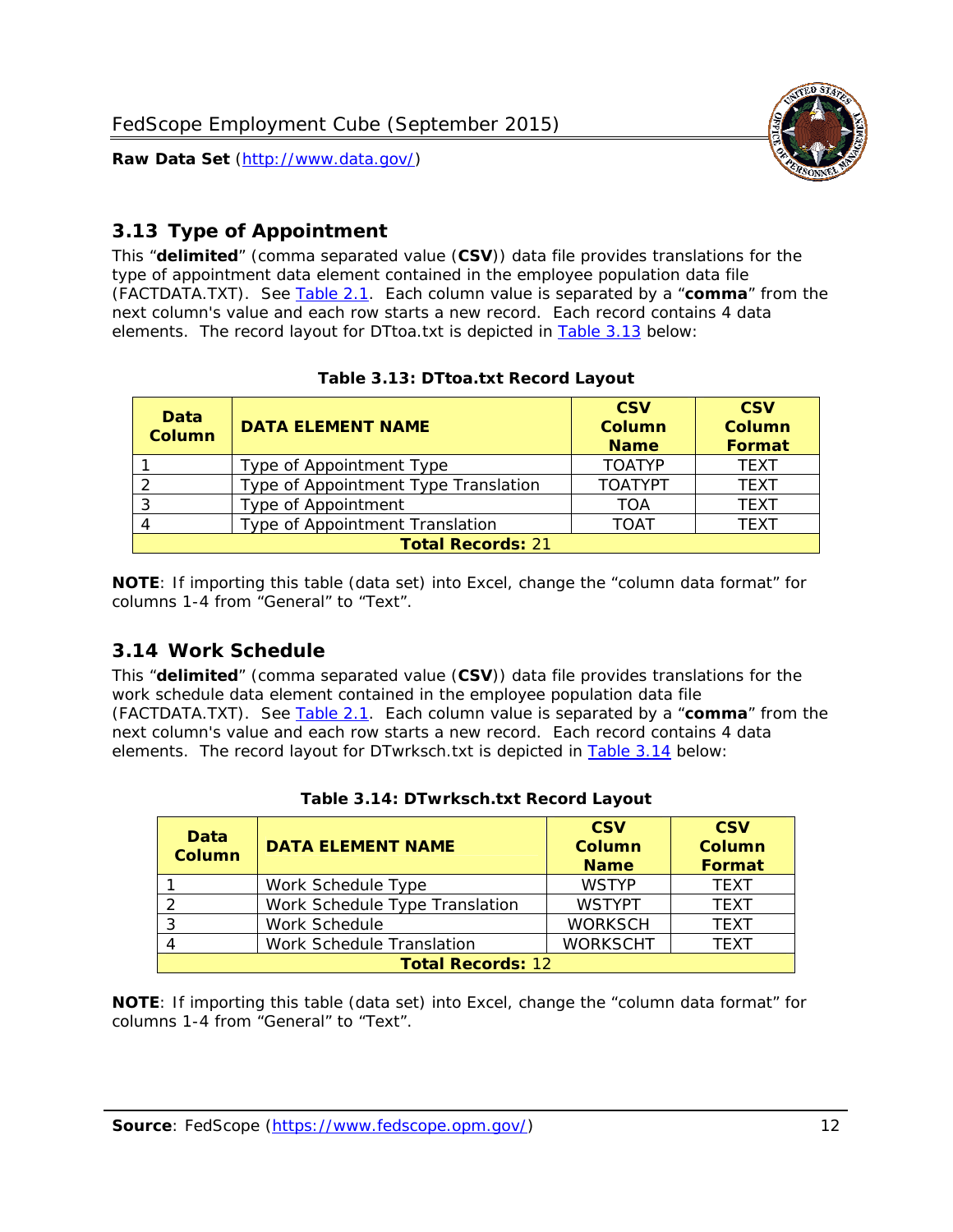

#### <span id="page-13-0"></span>*3.15 Work Status*

<span id="page-13-4"></span><span id="page-13-2"></span>This "**delimited**" (comma separated value (**CSV**)) data file provides translations for the work status data element contained in the employee population data file (FACTDATA.TXT). See [Table 2.1](#page-4-1). Each column value is separated by a "**comma**" from the next column's value and each row starts a new record. Each record contains 2 data elements. The record layout for DTwkstat.txt is depicted in [Table 3.15](#page-13-4) below:

| Data<br><b>Column</b>   | <b>DATA ELEMENT NAME</b> | <b>CSV</b><br>Column<br><b>Name</b> | <b>CSV</b><br>Column<br><b>Format</b> |
|-------------------------|--------------------------|-------------------------------------|---------------------------------------|
|                         | Work Status              | <b>WORKSTAT</b>                     | TFXT                                  |
|                         | Work Status Translation  | <b>WORKSTATT</b>                    | TFXT                                  |
| <b>Total Records: 2</b> |                          |                                     |                                       |

#### **Table 3.15: DTwkstat.txt Record Layout**

**NOTE**: If importing this table (data set) into Excel, change the "column data format" for columns 1-2 from "General" to "Text".

#### <span id="page-13-1"></span>*3.16 Date*

<span id="page-13-5"></span><span id="page-13-3"></span>This "**delimited**" (comma separated value (**CSV**)) data file provides translations for the status file month date data element contained in the employee population data file (FACTDATA.TXT). See [Table 2.1](#page-4-1). Each column value is separated by a "**comma**" from the next column's value and each row starts a new record. Each record contains 2 data elements. The record layout for DTdate.txt is depicted in [Table 3.16](#page-13-5) below:

| Data<br><b>Column</b>   | <b>DATA ELEMENT NAME</b> | <b>CSV</b><br>Column<br><b>Name</b> | <b>CSV</b><br>Column<br><b>Format</b> |
|-------------------------|--------------------------|-------------------------------------|---------------------------------------|
|                         | File Date                | <b>DATECODE</b>                     | TFXT                                  |
|                         | File Date Translation    | <b>DATECODET</b>                    | TFXT                                  |
| <b>Total Records: 1</b> |                          |                                     |                                       |

**Table 3.16: DTdate.txt Record Layout**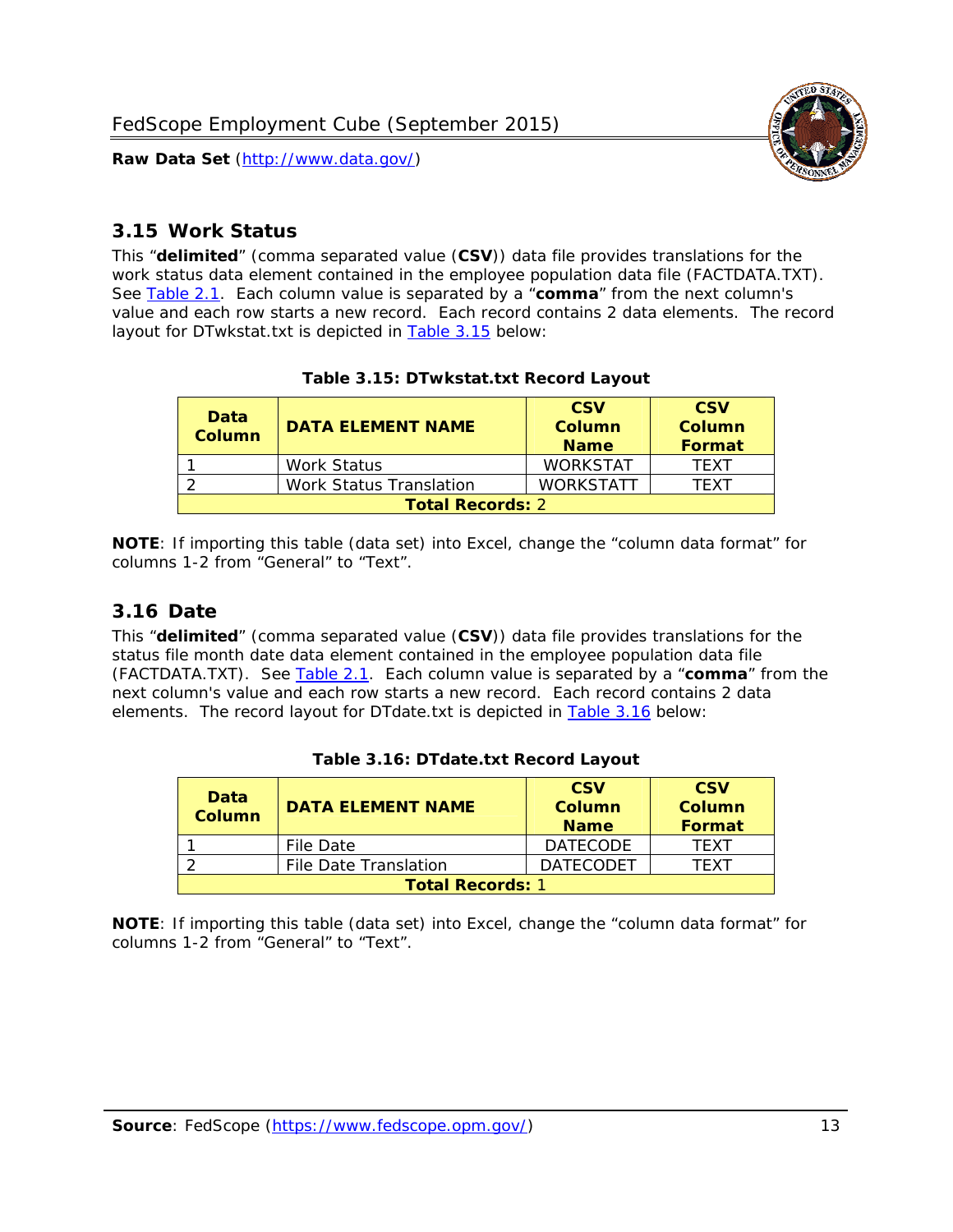

## <span id="page-14-0"></span>*3.17 Employment*

There is no translation file for this data element. Every record in the employee population data file (FACTDATA.TXT) contains a value of "1" for this field. See Chapter [4.17](#page-16-8) for definition of **Employment**.

## <span id="page-14-1"></span>*3.18 Average Salary*

There is no translation file for this data element. See Chapter [4.18](#page-17-1) for definition of [Average](#page-17-1) [Salary](#page-17-1) [Average Salary.](#page-17-1)

#### <span id="page-14-2"></span>*3.19 Average Length of Service*

There is no translation file for this data element. See Chapter [4.19](#page-17-2) for definition of [Average](#page-17-2) Length of Service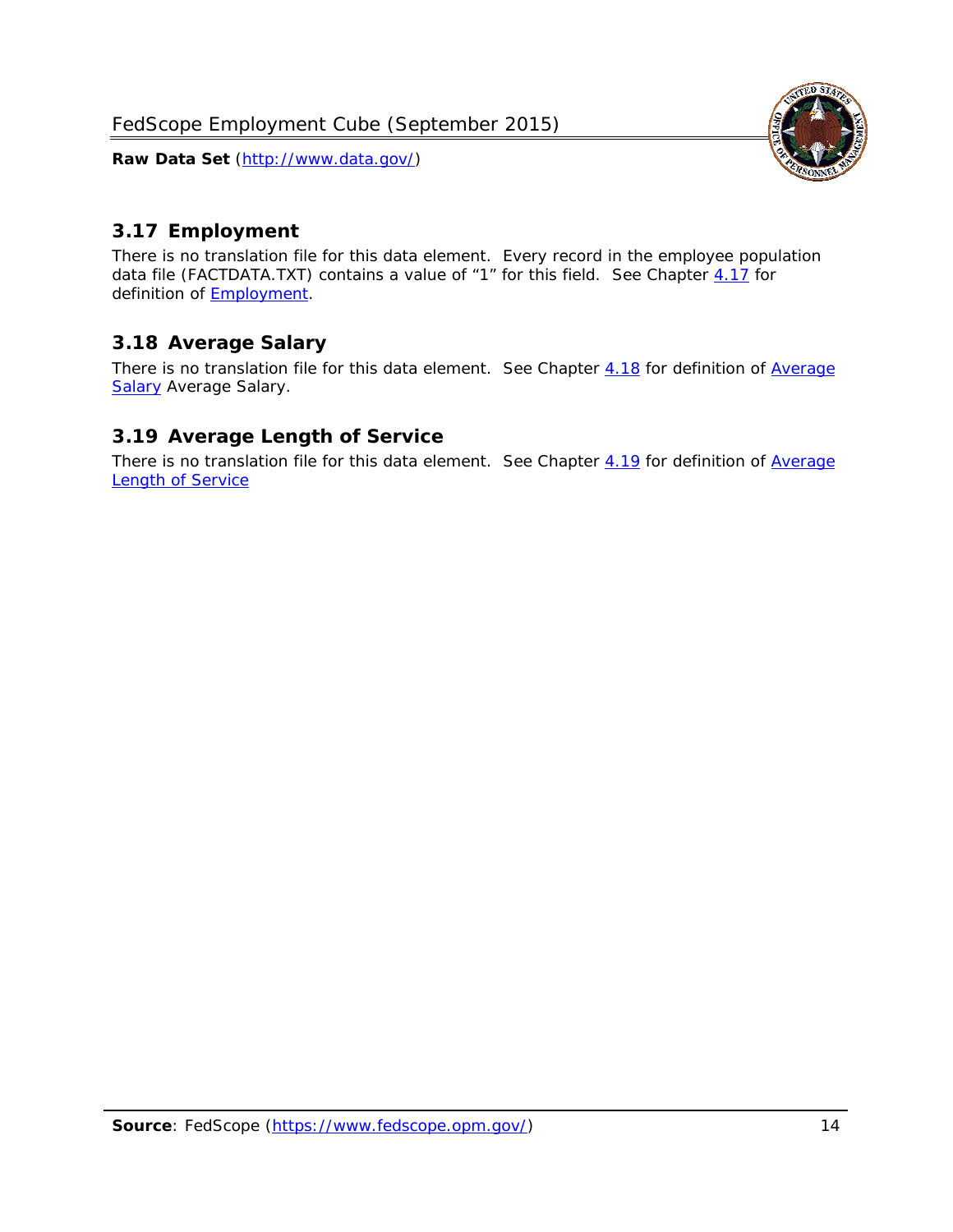

# <span id="page-15-0"></span>**4 DATA DEFINITIONS**

#### <span id="page-15-1"></span>*4.1 Agency*

The employing organization.

#### <span id="page-15-2"></span>*4.2 Location*

The official duty station of an employee. Locations in the United States are defined in terms of states. Locations outside the United States are defined in terms of countries and U.S. territories.

#### <span id="page-15-3"></span>*4.3 Age*

An employee's age. Age is displayed in five-year intervals, except for an initial interval of less than 20 years and a final interval of 65 years or more.

#### <span id="page-15-4"></span>*4.4 Education Level*

The extent of an employee's educational attainment from an accredited institution.

#### <span id="page-15-5"></span>*4.5 General Schedule & Equivalent Grade*

The General Schedule grade for pay plans in the General Schedule and Equivalent pay plan category (See [Pay Plan & Grade](#page-16-0)).

#### <span id="page-15-6"></span>*4.6 Length of Service*

The number of years of Federal civilian employment, creditable military service, and other service made creditable by specific legislation. Length of service is grouped by five-year intervals, except for:

- a. the initial intervals of less than 1 year, 1-2 years, and 3-4 years and
- b. the final interval of 35 years or more.

#### <span id="page-15-7"></span>*4.7 Occupation*

An employee's occupation as defined by the Office of Personnel Management (OPM).

#### <span id="page-15-8"></span>*4.8 Occupation Category*

Occupational categories are defined by the educational requirements of the occupation and the subject matter and level of difficulty or responsibility of the work.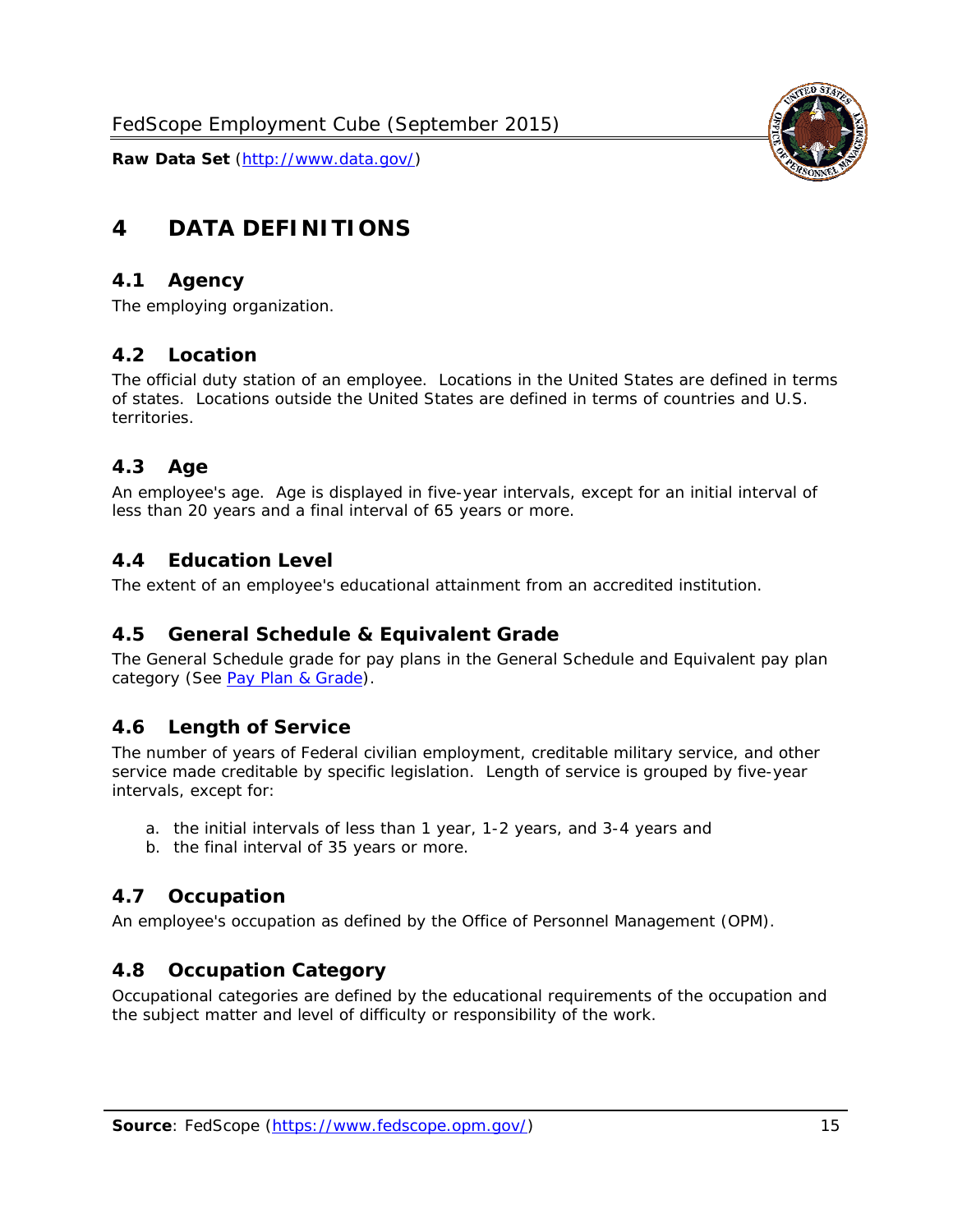<span id="page-16-0"></span>

The pay system and, where applicable, the grade used to determine an employee's basic pay rate. Grade denotes a hierarchical position in a pay plan and is sometimes referred to as level, class, rank, or pay band.

## <span id="page-16-1"></span>*4.10 Salary Level*

An employee's adjusted basic pay, which is an annualized rate of pay. Adjusted basic pay is the sum of an employee's rate of basic pay plus any locality comparability payment and/or special pay adjustment for law enforcement officers. Salaries are grouped by \$10,000 intervals, except for an initial interval of less than \$20,000 and a final interval of \$180,000 or more.

An employee's actual earnings may be more or less than the annualized rate because of factors such as overtime, shift differentials, less than full time work, or leave without pay.

## <span id="page-16-2"></span>*4.11 STEM Occupations*

Listing of occupations grouped into the following four occupational series:

- 1. **S**cience
- 2. **T**echnology
- 3. **E**ngineering
- 4. **M**athematics

#### <span id="page-16-3"></span>*4.12 Supervisory Status*

The nature of managerial, supervisory, or non-supervisory responsibility assigned to an employee's position.

#### <span id="page-16-4"></span>*4.13 Type of Appointment*

An employee's appointment in terms of permanence and competitiveness.

#### <span id="page-16-5"></span>*4.14 Work Schedule*

The time basis on which an employee is scheduled to work.

#### <span id="page-16-6"></span>*4.15 Work Status*

A combination of Type of Appointment and Work Schedule data elements. The Work Status data element is limited to "Non-Seasonal Full Time Permanent" and "Other Employees".

#### <span id="page-16-7"></span>*4.16 Date*

<span id="page-16-8"></span>The file date (e.g. September 2015 represented by 201509).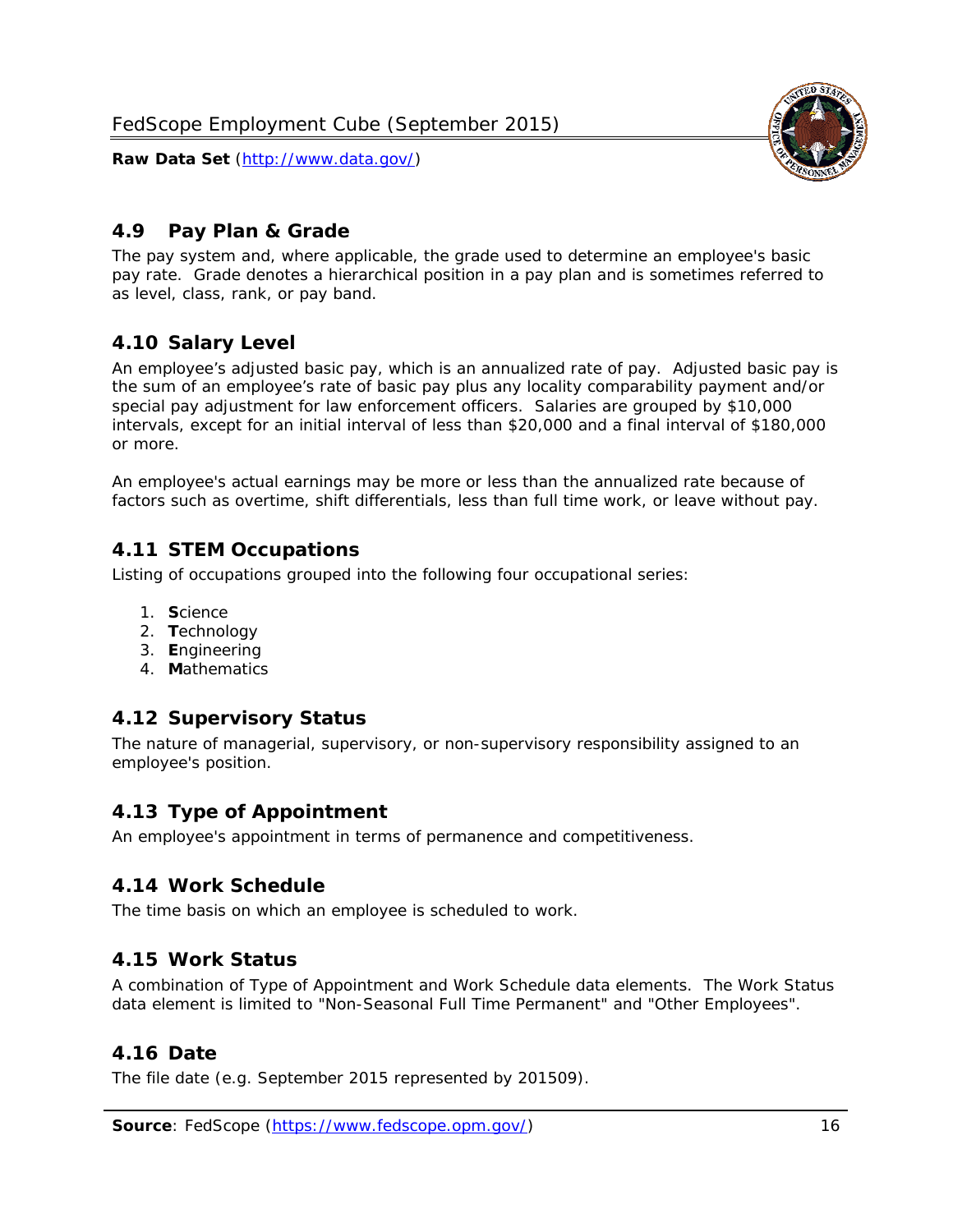

#### <span id="page-17-0"></span>*4.17 Employment*

A measure representing the number of employees in pay status at the end of the quarter (or end of the pay period prior to the end of the quarter).

#### <span id="page-17-1"></span>*4.18 Average Salary*

A measure representing the average adjusted basic pay, an annualized rate of pay. Adjusted basic pay is the sum of an employee's rate of basic pay and any locality comparability payment and/or special pay adjustment for law enforcement officers.

An employee's actual earnings may be more or less than the annualized rate because of factors such as overtime, shift differentials, less than full time work, or leave without pay.

Invalid salary values are excluded from the average. A large number of invalid values could invalidate the average. To obtain counts of invalid values, display the data using the Salary Level dimension (See [Salary Level\)](#page-16-1).

#### <span id="page-17-2"></span>*4.19 Average Length of Service*

A measure representing the average number of years of Federal civilian employment and creditable military service.

Invalid values are excluded from the average. A large number of invalid values could invalidate the average. To obtain counts of invalid values, display the data using the Length of Service dimension (See [Length of Service](#page-15-6)).